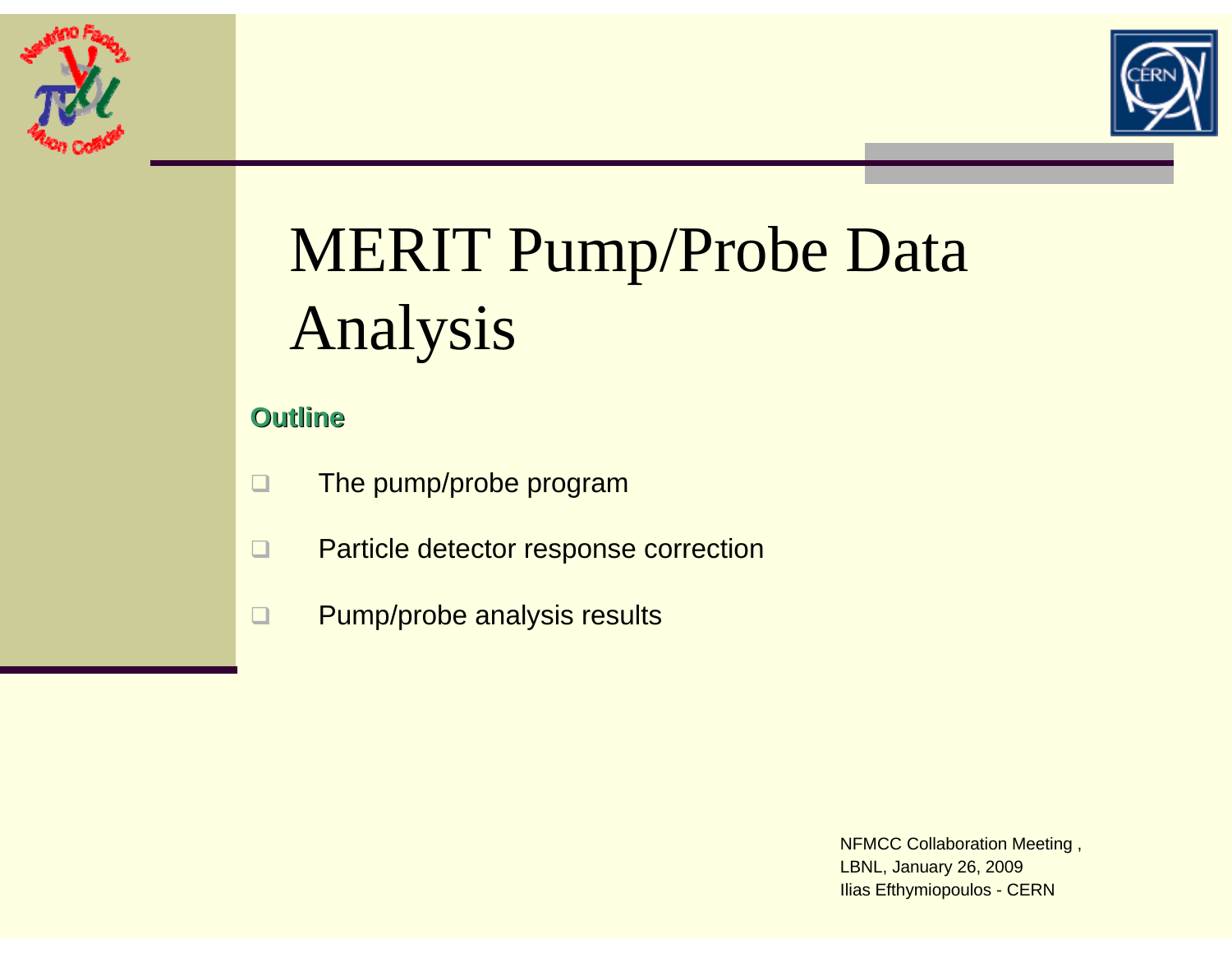



# The pump/probe program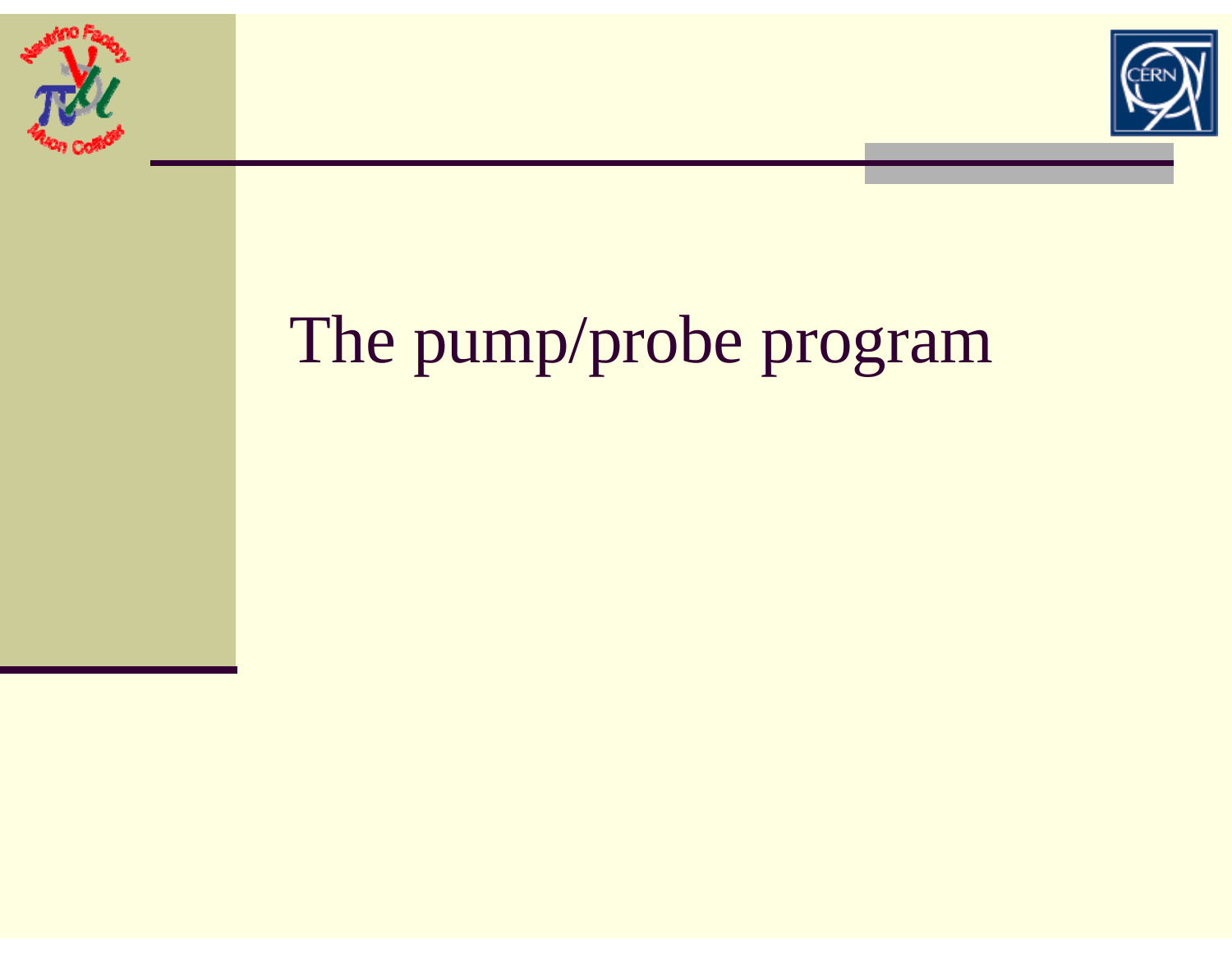



- Use of the CERN PS flexibility to change the time structure of the extracted beam
	- PS normally set for h=16 (i.e. up to 16 bunches in the machine)
	- 1st extraction : some bunches Î pump
	- 2<sup>nd</sup> extraction : remaining bunches → probe
		- <sup>ª</sup> same or following turns : Δ**t up to 700us**





- П Detectors installed around the experimental setup to measure the secondary particle flux
- A pump/probe signal deficiency in the detectors could be interpreted as a sign of target density variation → cavitation

Expected accuracy: ~5%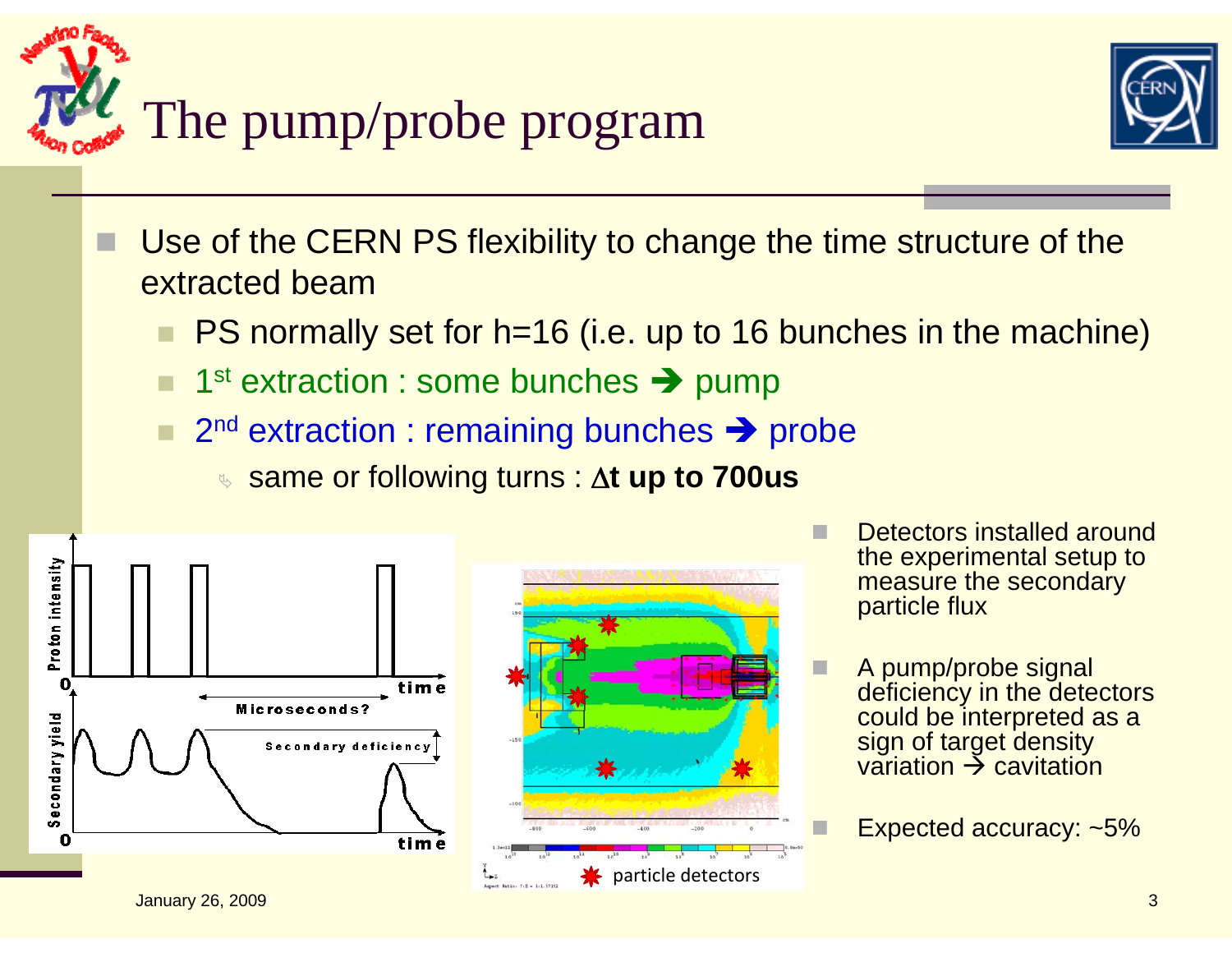

The pump/probe program – run summary

- П In total 108 beam pulses in pump/probe configuration
	- Including setting up shots
- Only 6 shots at 24 GeV/c – the rest at 14 GeV/c beam
- **Unfortunately not valid** BCT information for all pulses
	- Need more work to extract and analyze all signals



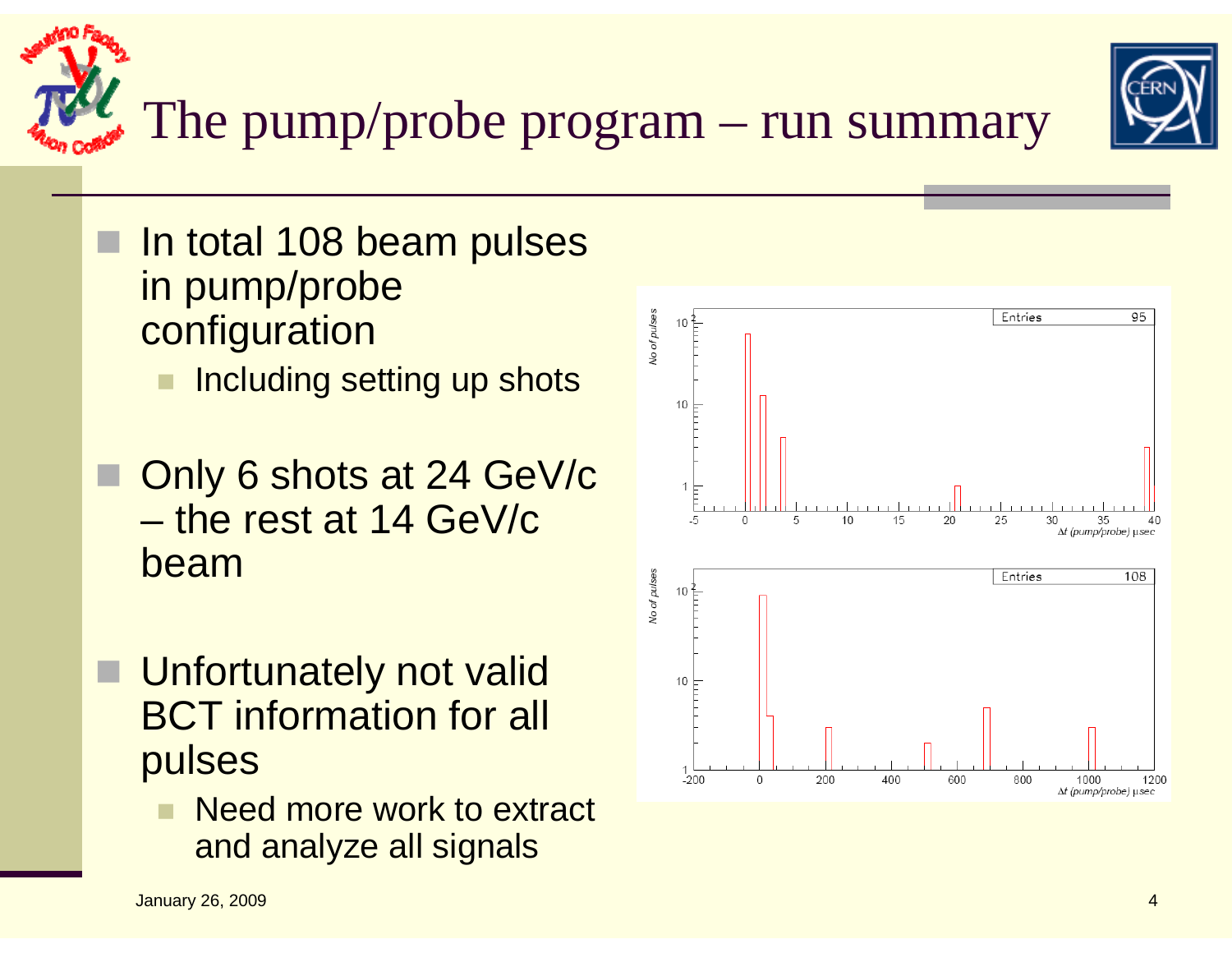



# Particle detector response correction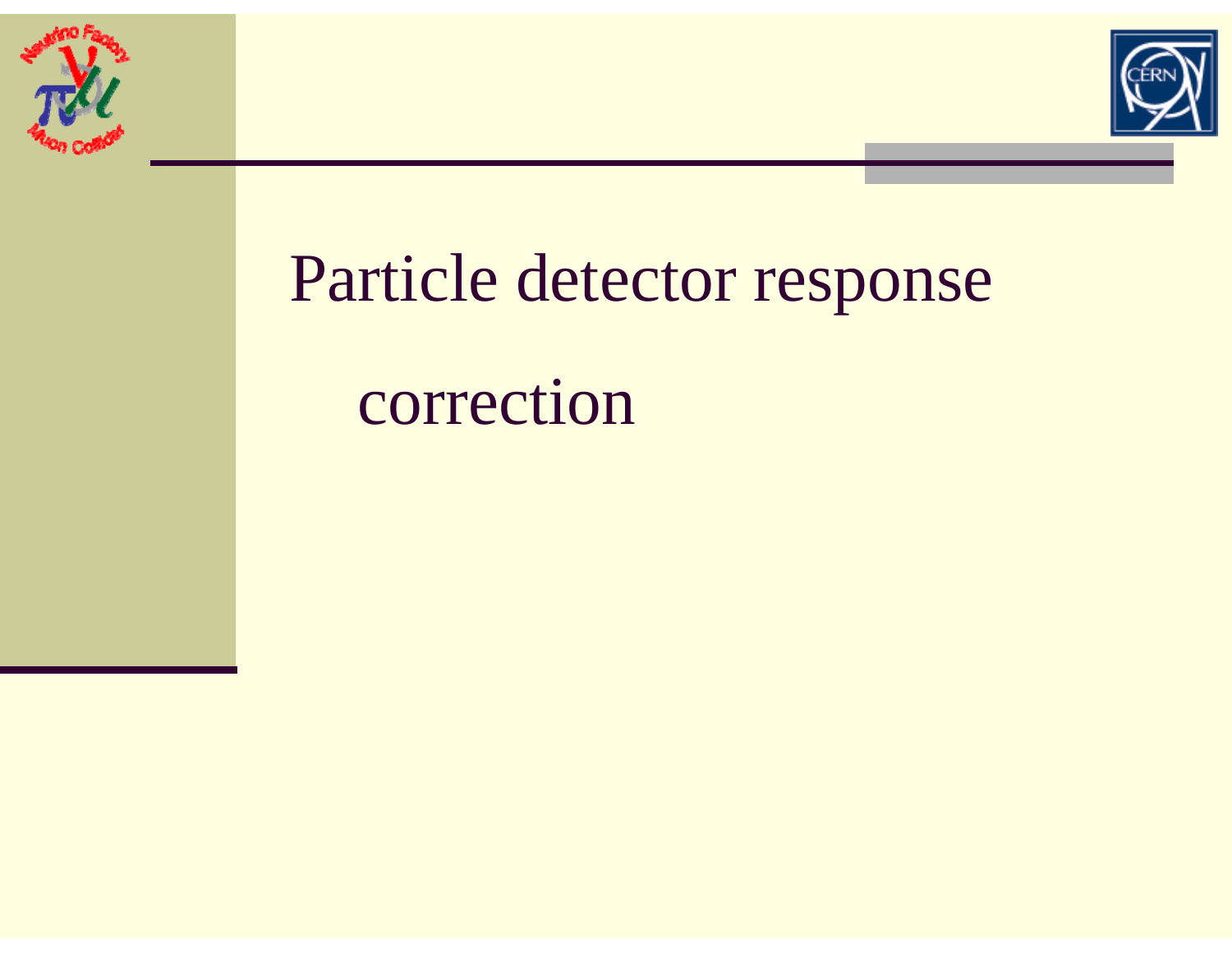



Concentrate on the diamond detector signal

- **pCVD diamonds: ~1cm<sup>2</sup> sensitive area; only charged particle** detection
- **Bunch signal** : integral of response over a fixed time window (131ns)

#### П **Corrections**:

- <sup>•</sup> Beam intensity fluctuations : BCT current transformer
- ↓ Detector response vs flux : apply average correction from ALL runs (i.e. not only pump/probe)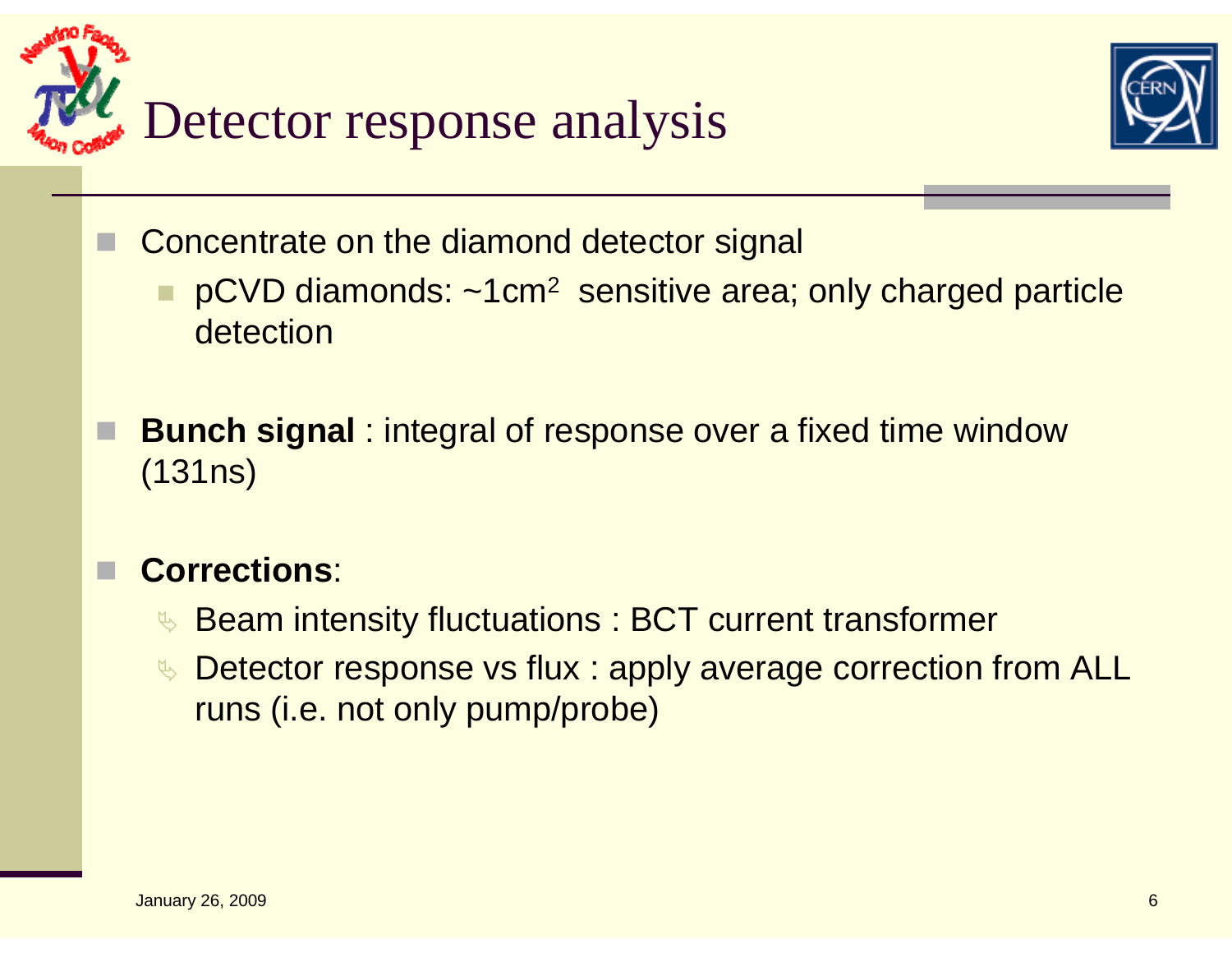



*Data from ALL good runs with*  Δ*t(bunch)=131ns*



 $\Box$  BCT correction improves the uniformity of response  $-$  as it should!  $\Box$  Overall dependence to ~10% level  $\rightarrow$  extract correction factors to remove the effect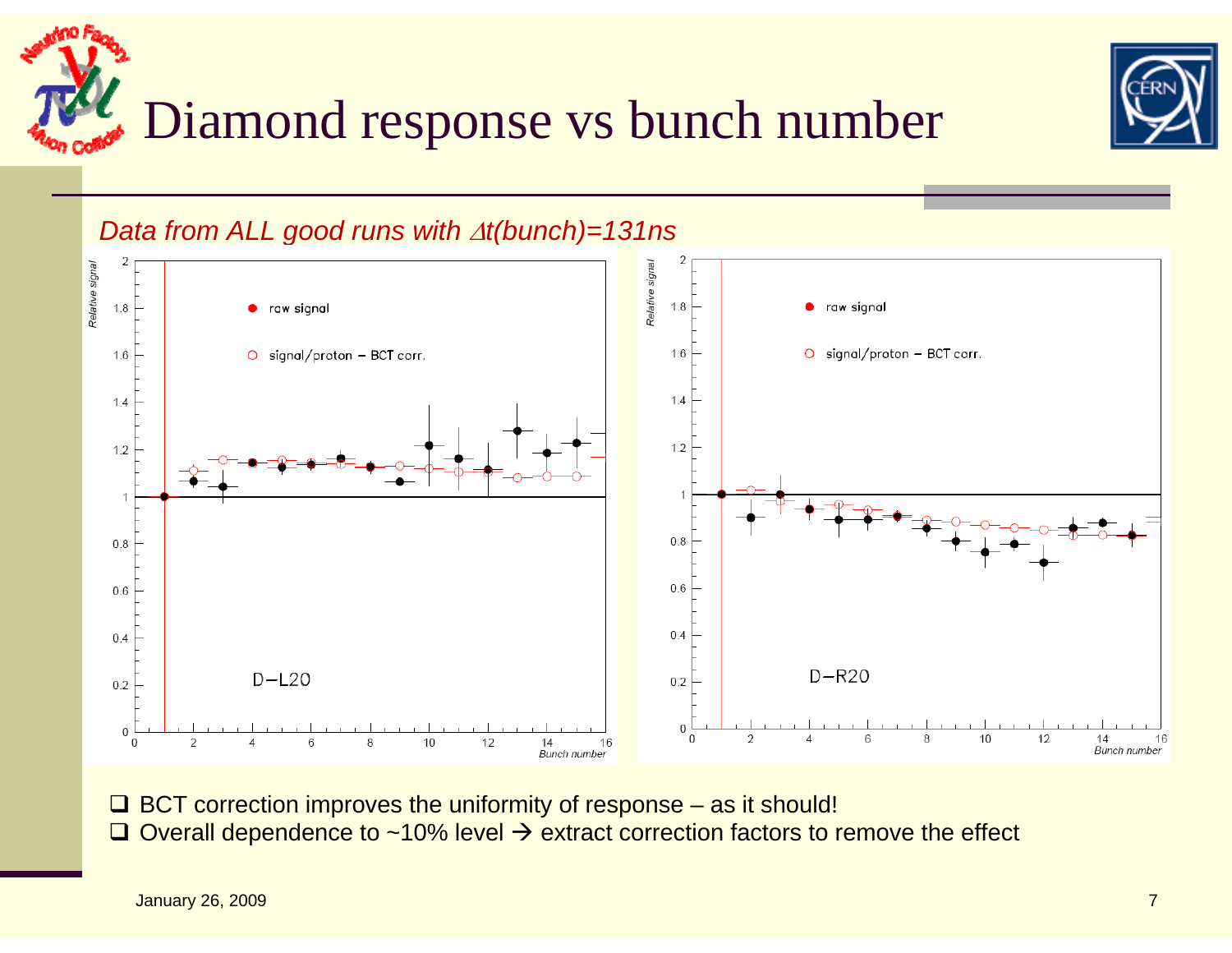



## *Data from ALL good runs with*  Δ*t(bunch)=131ns*



 $\Box$  Smaller dependence – most likely due to higher signal amplitude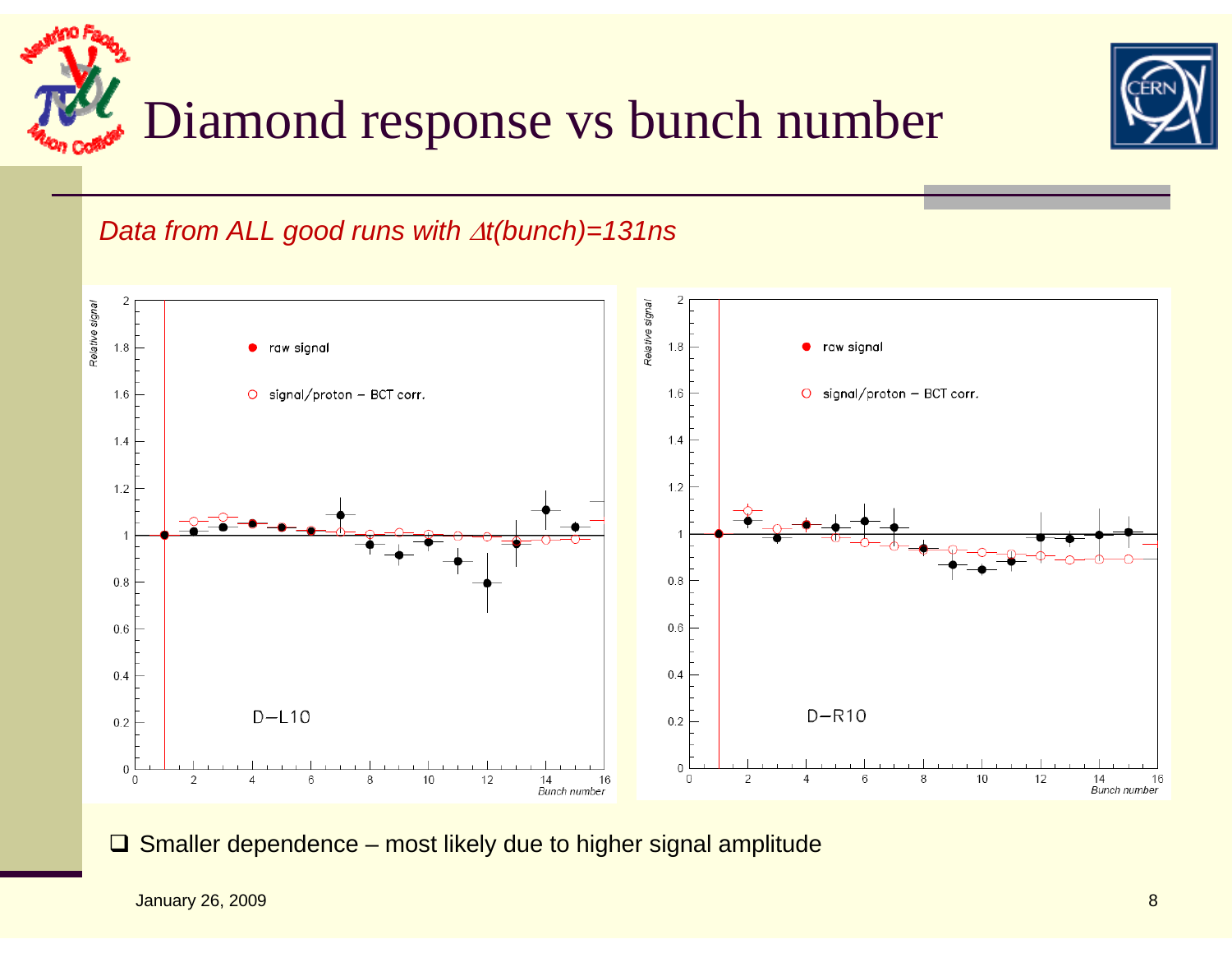



## *Data from ALL good runs with*  Δ*t(bunch)=262ns*



- **□ Different effect with increased inter-bunch spacing**
- $\Box$  Signal amplitude is higher  $\rightarrow$  drain capacitance effect gets visible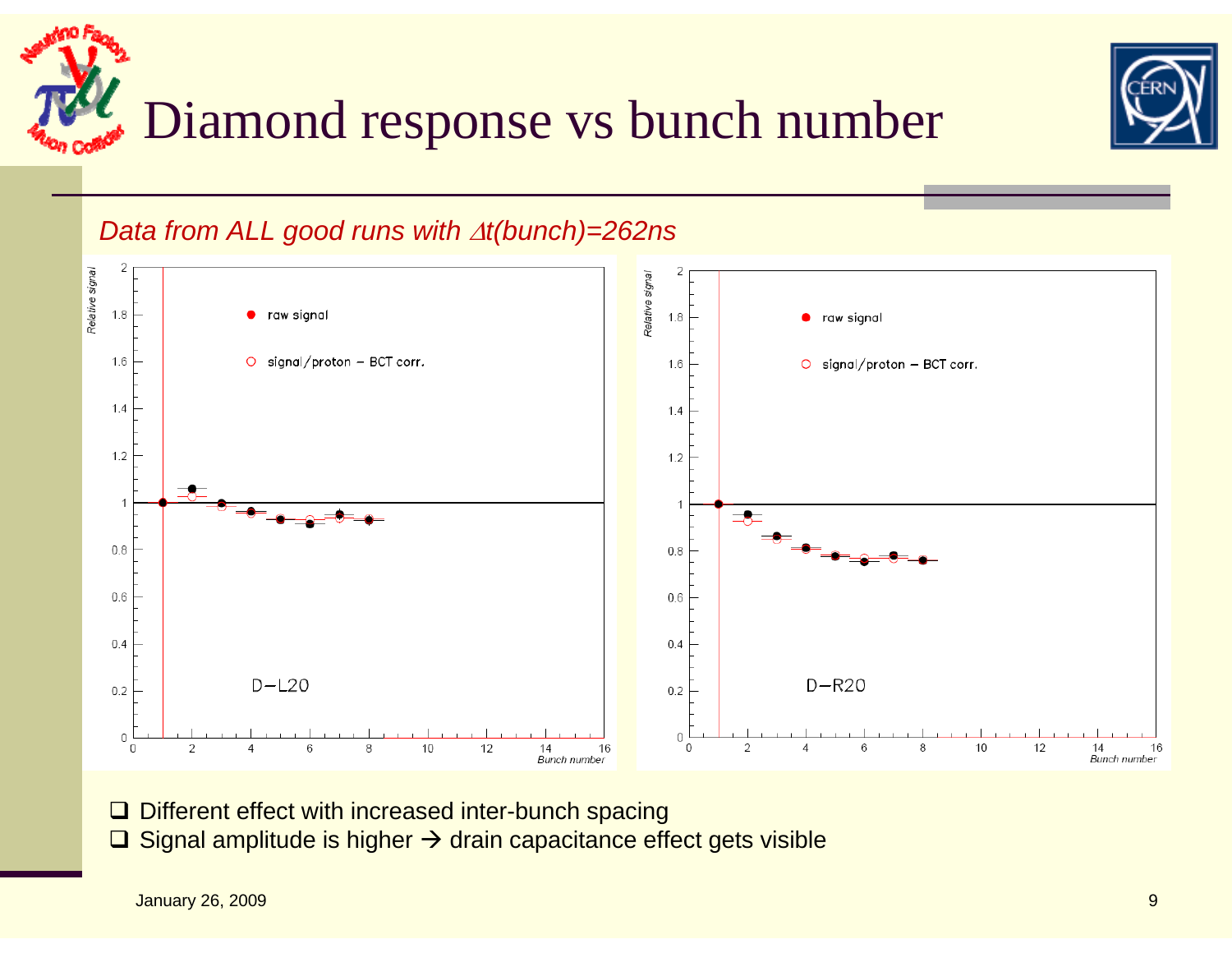



## Pump – probe analysis results

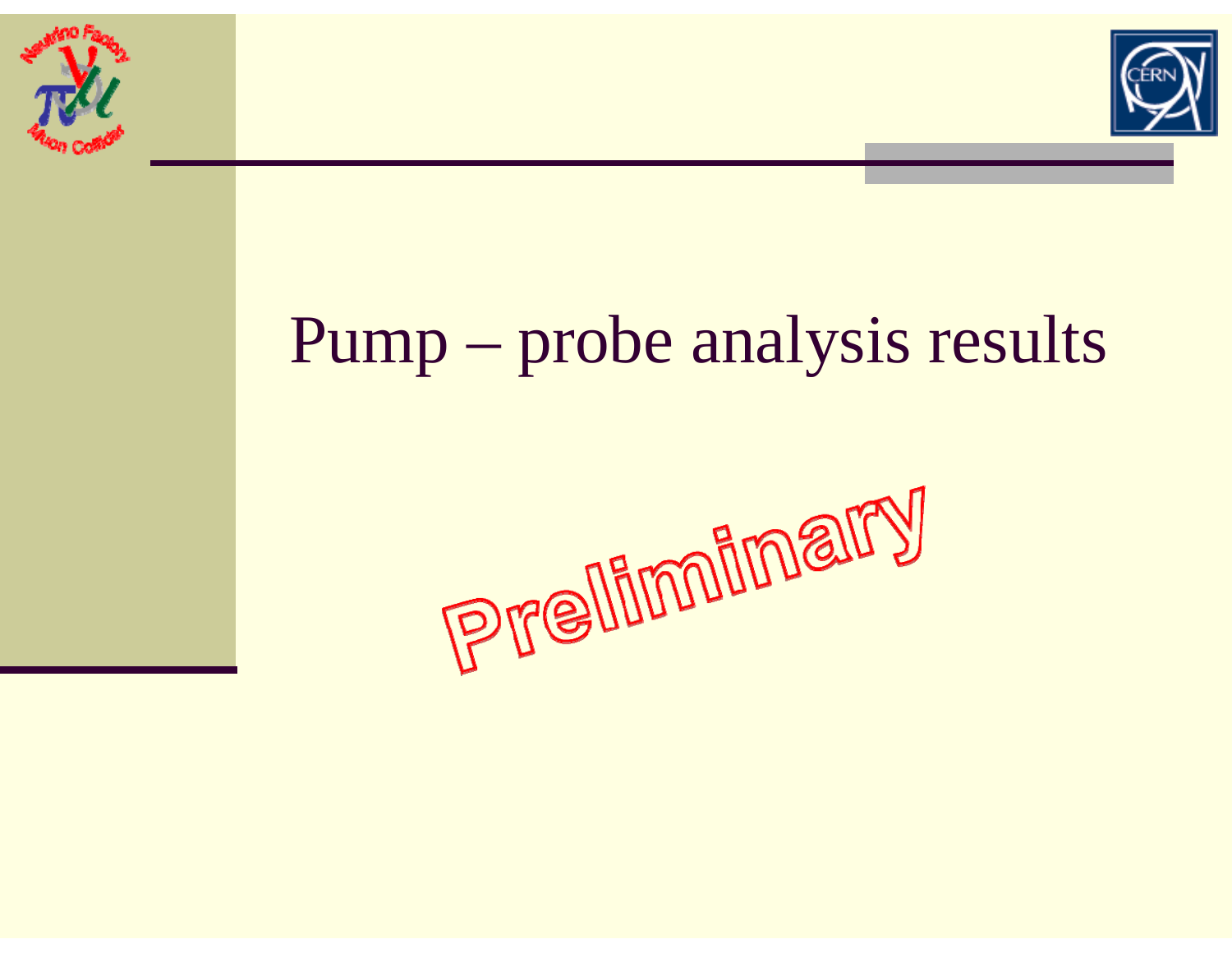



*Data from pump-probe runs – various*  Δ*t(bunch)*



П The plotted ratio is:



evaluated as before for each bunch

- П No significant variation with Dt(pump/probe) observed
- П If cavitation is formed in the target, then the ratio should increase with the pump-probe time distance (lower denominator)
- п Need to better understand why the ratios turn higher than 1.0
	- ٠ Systematic in the analysis
	- ٠ Wrong response of BCT transformer